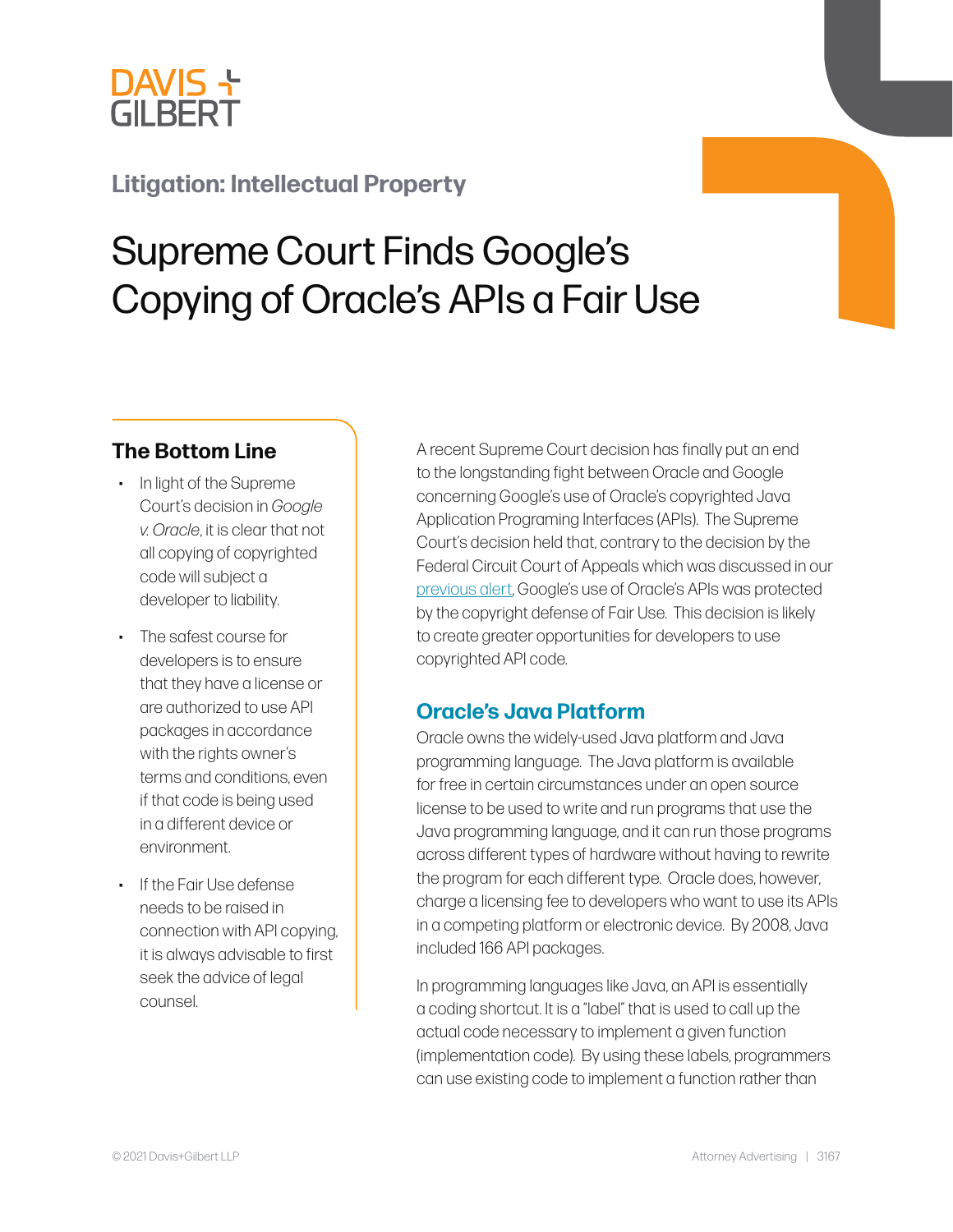

having to write new code to implement that function for each new platform or system. This allows programmers to write code in a new environment without having to learn an entirely new coding language.

#### *Oracle v. Google*

In this case, Google copied 37 Java API packages and wrote its own implementation code underlying those API packages for use by developers on its Android operating system. Google hoped that by allowing Java developers to code using the same API shortcuts with which they were already familiar, they would attract developers to work on the Android system. Google had initially approached the original owner of Java, Sun Microsystems, prior to Oracle acquiring them, to pay a licensing fee for the use of these APIs on its competing Android platform, but those negotiations broke down and Google moved forward with using the APIs without a license.

Oracle filed a lawsuit against Google, claiming that by copying the 37 APIs, Google infringed Oracle's copyrights in that code. Previously in the action, the Court of Appeals for the Federal Circuit held that the structure, sequencing and organization of Java API packages were entitled to copyright protection. The Court of Appeals subsequently considered whether Google's use of Oracle's APIs was nonetheless excused by the defense of Fair Use, which operates as a limited exception to copyright infringement and allows the copying of a copyrighted work in limited circumstances. In considering the issue, the Court of Appeals held that the Fair Use defense was not applicable. Google then sought to appeal that decision to the Supreme Court, which agreed to take on the issue.

### **The Decision of the Supreme Court**

In its decision, the Supreme Court overruled the Court of Appeals, and held that Google's use of the Java API packages was a Fair Use. The Copyright Act provides four non-exclusive factors to be considered when deciding whether the use of a copyrighted work is Fair Use:

- 1. The purpose and character of use, including whether the use was commercial in nature and whether the use was transformative;
- 2. The nature of the copyrighted work;
- 3. The amount and substantiality of the portion of the copyrighted work used; and
- 4. The effect of the use on the market for or value of the copyrighted work.